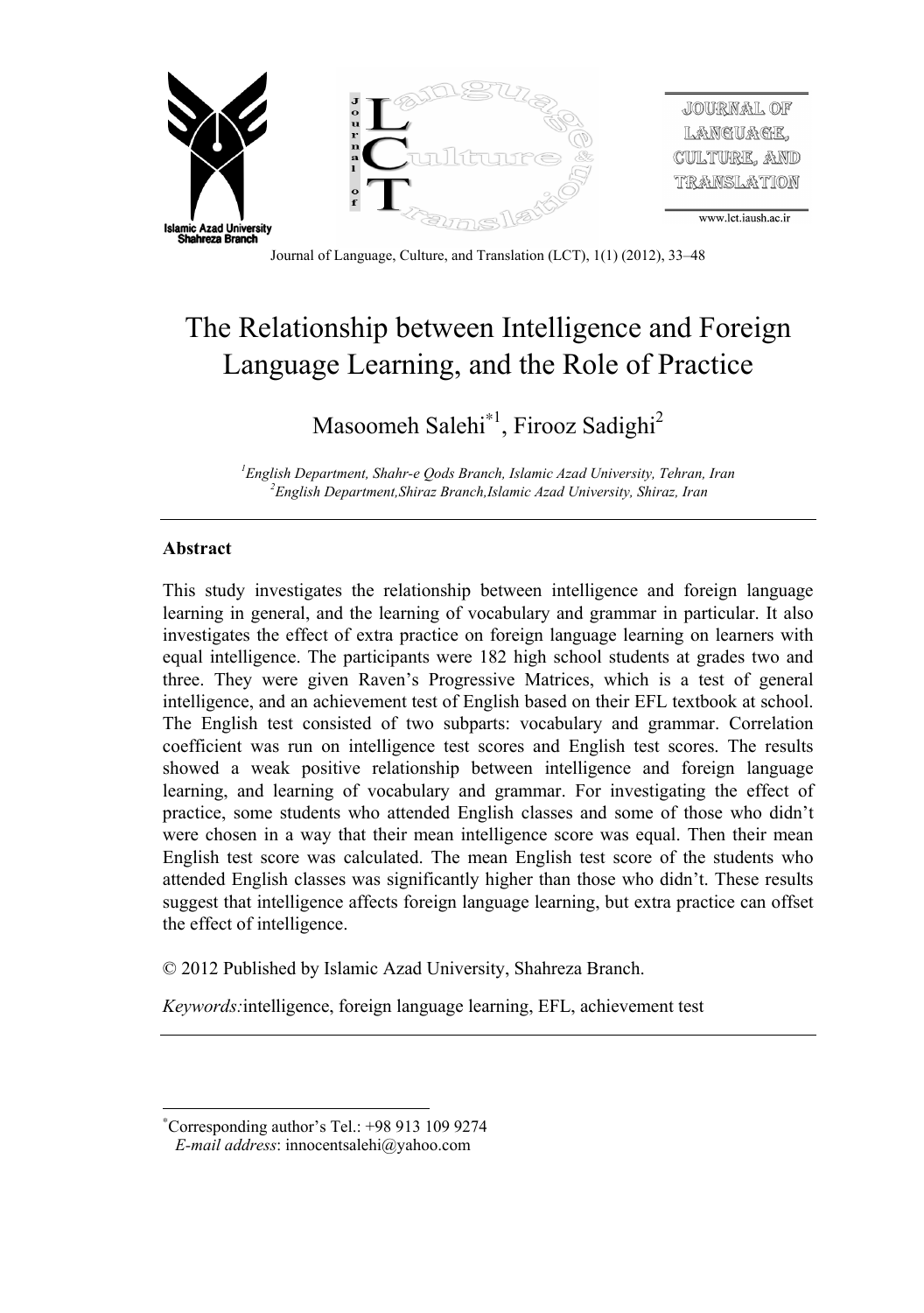#### **1. Introduction**

As language teachers, we have faced situations in which the same type of instruction in the same class is beneficial for some students and is of little use for others. Considering that the students have received the same instructions by the same teacher, the reason for this variability must lie in the learners themselves. Many personal factors have been found to be effective in second/foreign language learning. Some of these factors have been found to affect language learning either positively or negatively in most situations. For example, motivation is a personal factor which almost always has a positive effect on language learning. Other factors are sometimes positive and sometimes negative factors. For example, anxiety can be both facilitative and debilitative depending on the situation and the level of anxiety.

Intelligence is one of the personal factors which may affect second/foreign language learning. In EFL classes in language institutes, there are some students who come from schools for talented students. These learners, who definitely enjoy a higher intelligence, seem to be better foreign language learners. However, their better performance cannot be solely attributed to their higher intelligence. These students usually receive more instruction and more practice in the form of supplementary materials at their schools.

There is a debate among researchers about the effect of intelligence on language learning. Some scholars believe that intelligence affects language learning, while others believe that these two are not related to each other. What we are sure about is that no negative effect of intelligence on language learning is expected. Some others also believe that intelligence does affect language learning, but it doesn't mean that less intelligent people cannot learn a second/foreign language. They contend that rather than leaving these people on their own as unable to learn a foreign language, we should provide them with more help and guidance.

This study was an effort to help find an answer for this controversy. The aim of this study is to see whether there is a relationship between intelligence and foreign language learning, and if yes, can extra practice on the part of the learners offset the effect of intelligence. However, before dealing with these issues, more details are provided in the next section about different views on intelligence and second/foreign language learning.

## **2. Review of literature**

"Intelligence is the general set of cognitive abilities involved in performing a wide range of learning tasks" (Ellis, 2008, p. 649). It constitutes "a general source of aptitude that is not limited to a specific performance area but is transferable to many sorts of performance" (Dörnyei, 2005, p. 32). The term 'intelligence' has traditionally been used to refer to performance on certain kinds of tests which usually measured linguistic or logical-mathematical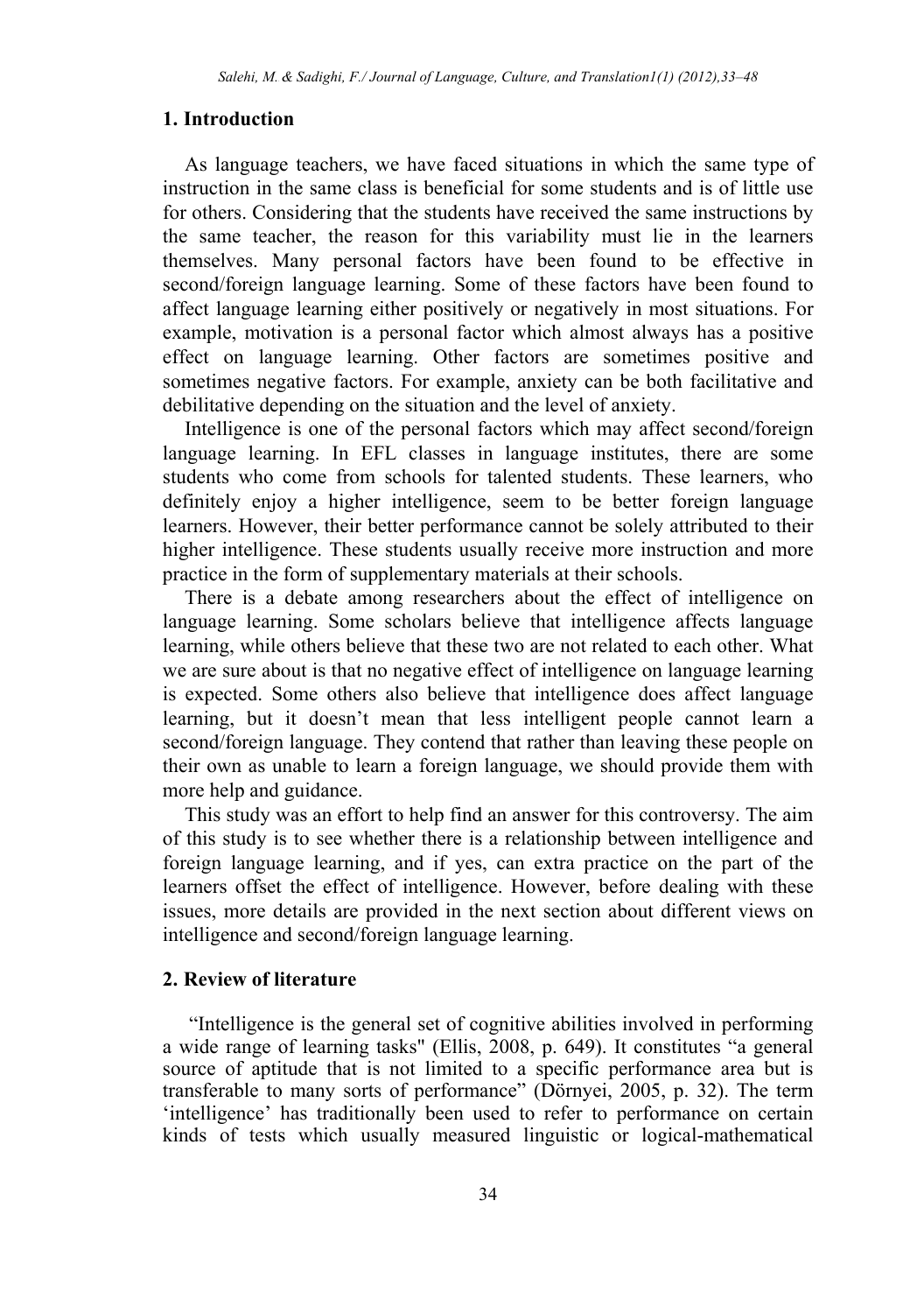abilities (Brown, 2000). These tests are often associated with success in school, and a link between intelligence and second language learning has sometimes been reported (Candlin & Mercer, 2001). Success in educational institutions and in life in general seems to be a correlate of high intelligence quotient (Brown, 2000). However, the studies similar to that of Candlin and Mercer which investigate the relationship between general intelligence and language learning are few, and Ellis (2008) thinks that this is somewhat surprising. Evidence for this claim about the rarity of such studies comes from Dörnyei's (2005) survey of individual differences research in language learning where he does not mention even one such study.

In relating intelligence to second language learning, can we say simply that a smart person will be capable of learning a second language more successfully because of greater intelligence? According to Brown (2000), it seems that the greatest barrier to second language learning is a matter of memory, in the sense that if you could remember just everything you were taught, or you ever heard, you would be a very successful language learner.

Some researchers believe intelligence to be a component of foreign language aptitude. Sasaki (1996, cited in Dörnyei & Skehan, 2003), for example, examined the relationship between foreign language aptitude and intelligence. At a first-order level of factor analysis (i.e., an analysis based on the matrix of correlations between the different measures), she showed that aptitude and intelligence were distinct. A second-order analysis (i.e., an analysis based on the factor loadings of the first-order analysis), however, did show connections between the two constructs. Interestingly, Sasaki demonstrated that this second-order relationship was strongest for what Skehan (1998, cited in Dörnyei & Skehan, 2003) has termed the "central" component of aptitude, language analytic ability, but that more peripheral components (phonemic processing and memory) were more weakly related to intelligence.

Over the years, many studies using a variety of intelligence (IQ) tests and different methods of assessing language learning have found that IQ scores were a good means of predicting success of second language learners. Some recent studies have shown that these measures of intelligence may be more strongly related to certain kinds of second language abilities than to others. For example, in a study with French immersion students in Canada, it was found that, while intelligence was related to the development of French second language reading, grammar, and vocabulary, it was unrelated to oral productive skills (Genesee, 1976). Similar findings have been reported in other studies. What this suggests is that, while intelligence may be a strong factor when it comes to learning which involves language analysis and rule learning, intelligence may play a less important role in classrooms where the instruction focuses more on communication and interaction (Candlin & Mercer, 2001). Moreover, it is believed that low intelligence and learning disabilities impedes second language learning more in formal learning settings than for immigrant learners and those in immersion settings (August & Hakuta, 1997).

Ellis (2008) cites Ekstrand's (1977, cited in Ellis, 2008) study which showed low-level correlations between intelligence and proficiency as measured on tests of listening comprehension and free oral production, but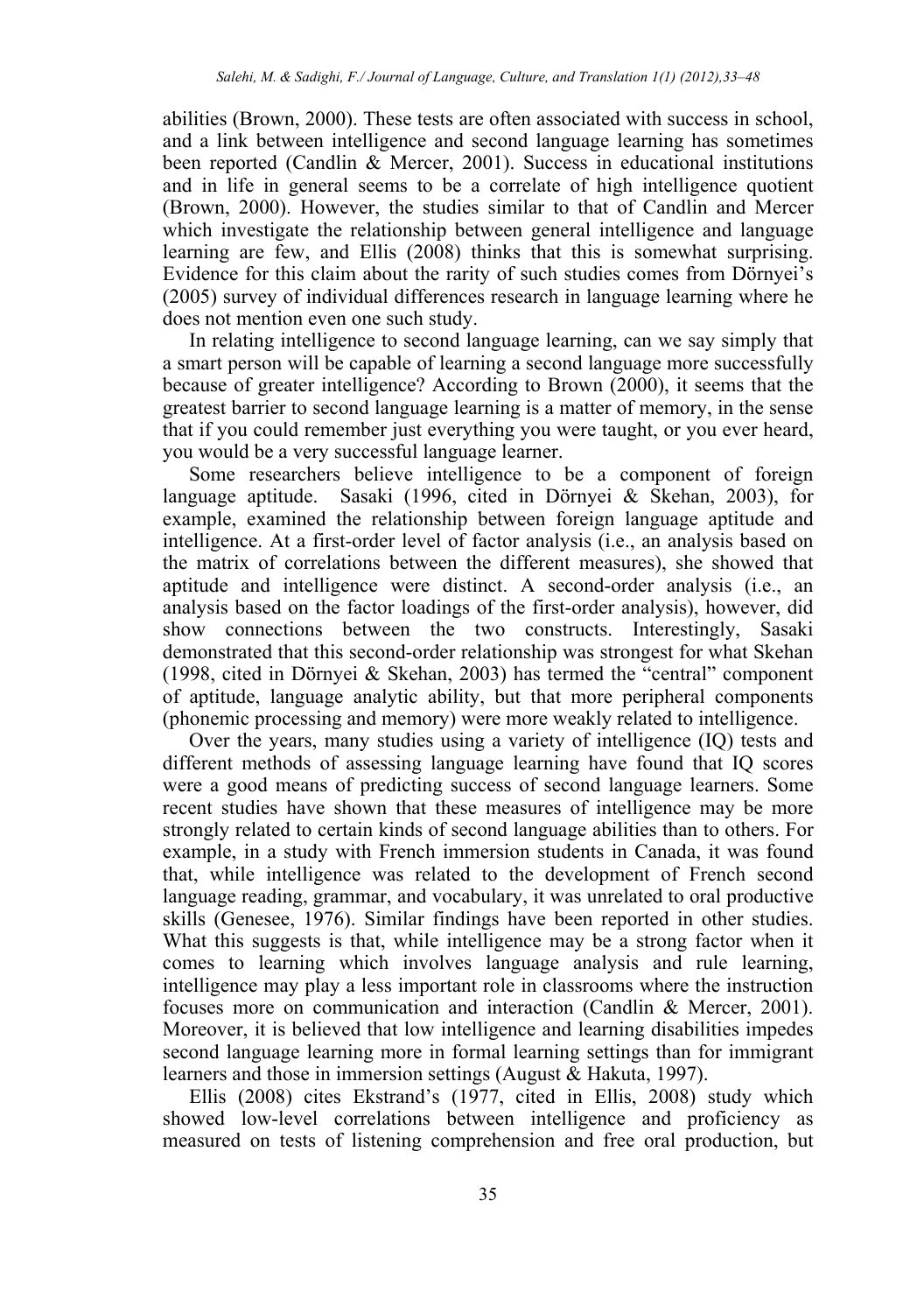much higher correlations were found when proficiency was measured on tests of reading comprehension, dictation, and free writing. Ellis also refers to the study of Genesee (1976) whose results were mentioned above. Ellis then proposes the hypothesis that intelligence is a factor where cognitive academic language proficiency (CALP) is concerned but is less involved where basic interpersonal communication skills (BICS) are concerned. CALP is the proficiency needed to engage in the kinds of context-reduced and cognitively demanding tasks which are mainly found in academic study whereas BICS consists of those skills required for oral fluency and the sociolinguistically appropriate use of language in face-to-face interaction.

Brown (2000) believes that intelligence, in its traditional definition, may have little to do with one's success as second language learner: people within a wide range of IQs have proven to be successful in acquiring a second language. The reason may be related to what was mentioned above about the role of intelligence in classroom language learning and its lack thereof in real-life contexts. Anyway, Brown believes that "language learning IQs" are much more complicated than their traditional definitions (p. 100).

There are alternative views about what constitutes intelligence. Gardner (1993, cited in Richards & Rodgers, 2001) proposed a view of natural human talents that is labelled 'Multiple Intelligences Model". Gardner proposed eight types of intelligences: linguistic, logical-mathematical, spatial, musical, bodily/kinesthetic, interpersonal, intrapersonal, and naturalistic. Gardner maintained that by looking only at the first two categories – which constitute the traditional definitions of intelligence – we rule out a great number of human being's mental abilities; we see only a portion of the total capacity of human mind. Moreover, he showed that the traditional definitions of intelligence are culture-bound. Gardner claimed that his view of intelligence(s) is culture-free and avoids the conceptual narrowness usually associated with traditional models of intelligence.

Another revolutionary view of intelligence is that of Robert Sternberg (1985, 1988, cited in Brown, 2000). Sternberg proposed three types of intelligence: componential ability, experimental ability, and contextual ability. Sternberg believed that too much of psychometric theory is obsessed with mental speed, and therefore, he dedicated his research to tests that measure insight, real-life problem solving, common sense, getting a wider picture of things, and other practical tasks that are closely related to success in the real world.

Another persuasive account of intelligence is Daniel Goleman's Emotional Intelligence (1995, cited in Brown, 2000). This view places emotion at the heart of intellectual functioning. The management of even a handful of core emotions – anger, fear, enjoyment, love, disgust, shame, and others – drives and controls efficient mental or cognitive processing.

The views of Gardner, Sternberg, and Goleman can more easily show us a relationship between intelligence and second language learning in comparison with traditional definition of intelligence (Brown, 2000). Gardner attaches important attributes to the notion of intelligence, attributes that could be crucial to second language success. Musical intelligence could explain the relative ease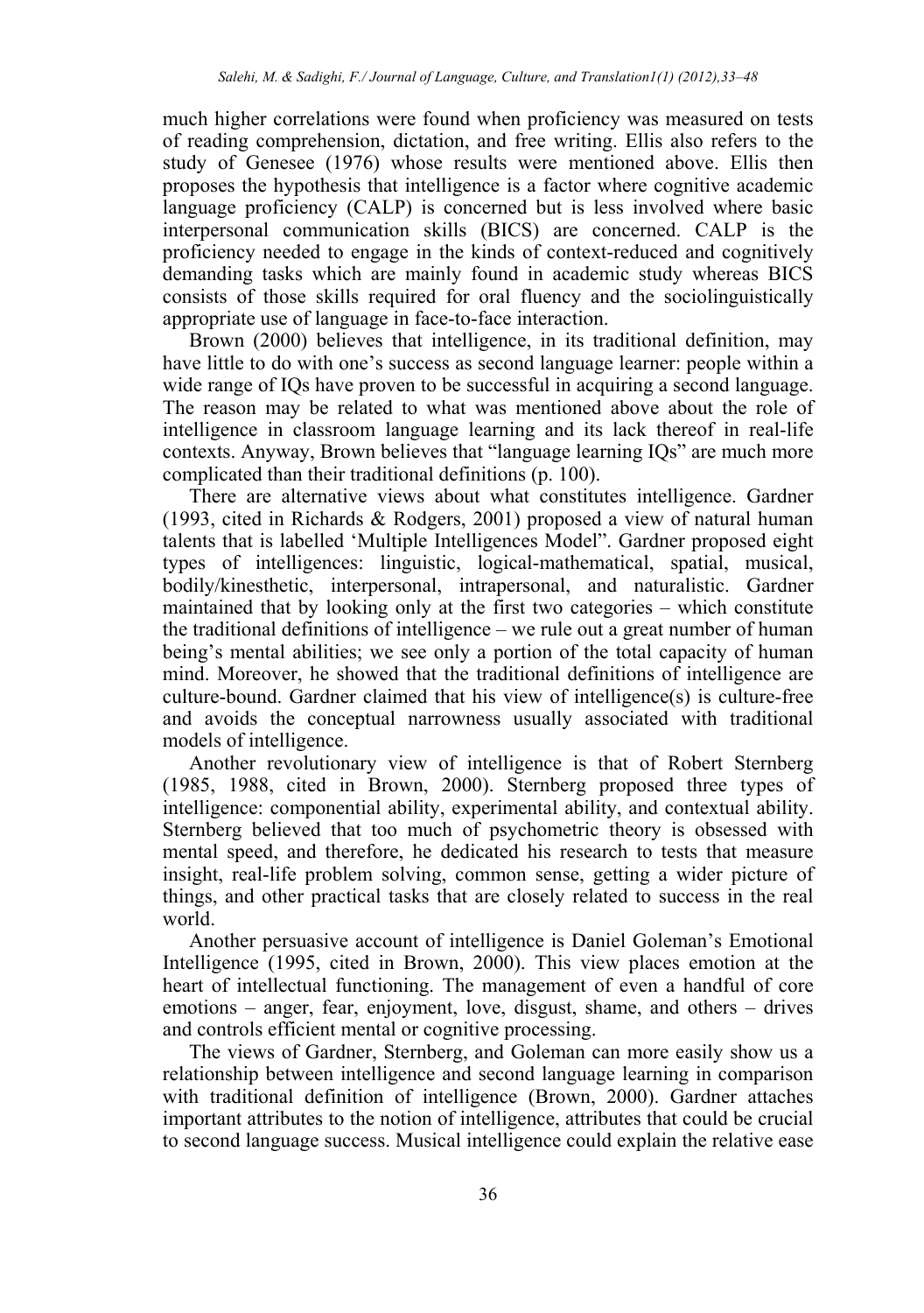that some learners have in perceiving and producing the intonation patterns of a language. Bodily-kinesthetic modes are connected with the learning of the phonology of language. Interpersonal intelligence is of obvious importance in the communicative process. Intrapersonal factors such as motivation, anxiety, self-esteem, inhibition, and others are very effective in second language learning. Even spatial intelligence may assist the second culture learner in becoming comfortable in a new environment. Sternberg's experiential and contextual abilities are important in quick, efficient, unabashed language acquisition. Finally, the EQ (emotional quotient) suggested by Goleman may be very important in accounting for second language success both in classrooms and in untutored contexts (Brown, 2000).

Even if we take it for granted that intelligence, as it is defined traditionally, is related to success in second language learning, and therefore believe it to be a component of language aptitude, there are still some controversies. If we give an aptitude test or an intelligence test to a prospective language learner, such a test clearly biases both student and teacher (Brown, 2000). Both are led to believe that they will be successful or unsuccessful, and a self-fulfilling prophecy is likely to occur. It is better for teachers to be optimistic for students and to monitor styles and strategies carefully, leading the students toward strategies that will aid in the process of learning and away from those blocking factors that will hinder the process (Brown, 2000).

Dörnyei and Skehan (2003) refer to a similar reason for the demise of research on language aptitude in which intelligence may be a component.According to them, aptitude is perceived as anti-egalitarian, in that if a fixed, immutable interpretation of aptitude is taken, it is seen as potentiallydisadvantaging many learners, with no hope offered of overcoming the handicap of low aptitude.

Gass and Selinker (2008) look at the same issue in a different light. According to them, if aptitude measures are used in a way that they discourage individuals from studying foreign languages and if those measures are inaccurate, then certain students will be unfairly prevented from the benefits of knowing other languages. However, if aptitude measures are accurate and students are placed in an instructional program for which they have little aptitude, and if it is possible to either increase their aptitude or place them in another instructional program for which they have greater aptitude, then it is necessary to take students' aptitude into consideration in an educational setting in general and in language classes in particular. Although Gass and Selinker do not mention anything about intelligence, we can generalize their account of aptitude to include intelligence too provided that we can demonstrate that there is a relationship between intelligence and second or foreign language learning.

Considering what is said above, the main purpose of this study is to see whether second or foreign language learners can overcome their intelligence deficits by extra practice and effort. However, before addressing this issue, this study investigates whether there is a relationship between intelligence and EFL achievement on the one hand, and two of language components, namely vocabulary and grammar, on the other. To be more specific, the following research questions are addressed in this study: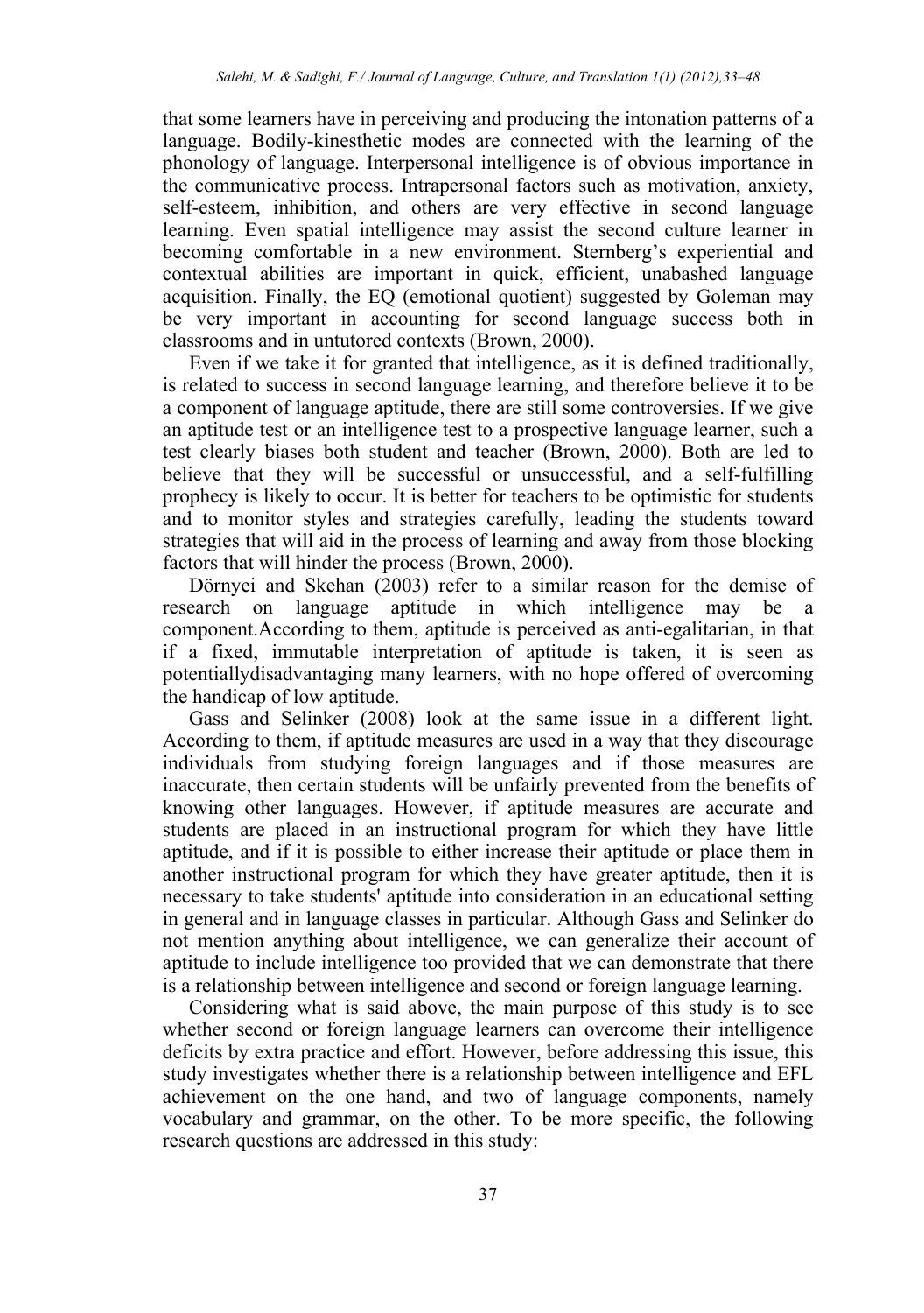- 1) Is there any positive relationship between intelligence and foreign language achievement?
- 2) Is there any positive relationship between intelligence and learning the vocabulary of a foreign language?
- 3) Is there any positive relationship between intelligence and learning the grammar of a foreign language?
- 4) Can extra practice in foreign language, in the form of attending English classes outside high school, offset the effect of intelligence?

The first research question is included in this study because it is a prerequisite to the fourth question, which is our main concern. If we find no relationship between intelligence and foreign language learning, then the fourth question will be meaningless.

The second and third research questions are included as a subsidiary part of this study. Previous studies have shown both vocabulary and grammar to be related to intelligence (Genesee, 1976). However, we intend to see which of them has a stronger relationship, if any, with intelligence. The rationale for this investigation is that Candlin and Mercer (2001) believe that intelligence is a strong factor in types of learning which involve language analysis and rule learning. On the other hand, Brown (2000) believes that intelligence is related to memory and storing items in the mind. Since grammar is more of a matter of language analysis and rule learning and vocabulary has more to do with memory, the second and third research questions are included in this study to see which of them are more related to intelligence.

In the first three research questions, the term 'positive' is used because we expect to find either no relationship or a positive one. Based on theory and research findings, a negative relationship is not expected. To answer the above research questions, the following method was used.

## **3. Method**

In order to investigate the above research questions, a test of general intelligence and an achievement test of English as a foreign language were administered to 182 high school students. Then the scores obtained on the tests were compared to each other to see whether there is any relationship between them. Details of the method of this study are provided below. Now let us analyze the first advertisement.

#### *3.1. Participants*

This study was conducted at an Iranian high school consisting only of female students. The tests were administered in four classes of second-grade students, consisting of 80 students on the whole, and four classes of third-grade students, consisting of a total number of 102. Therefore, there were 182 participants in this study. There were also several more participants who were excluded due to not answering to either of the tests completely. The participants weren't asked about their age because they were expected to be at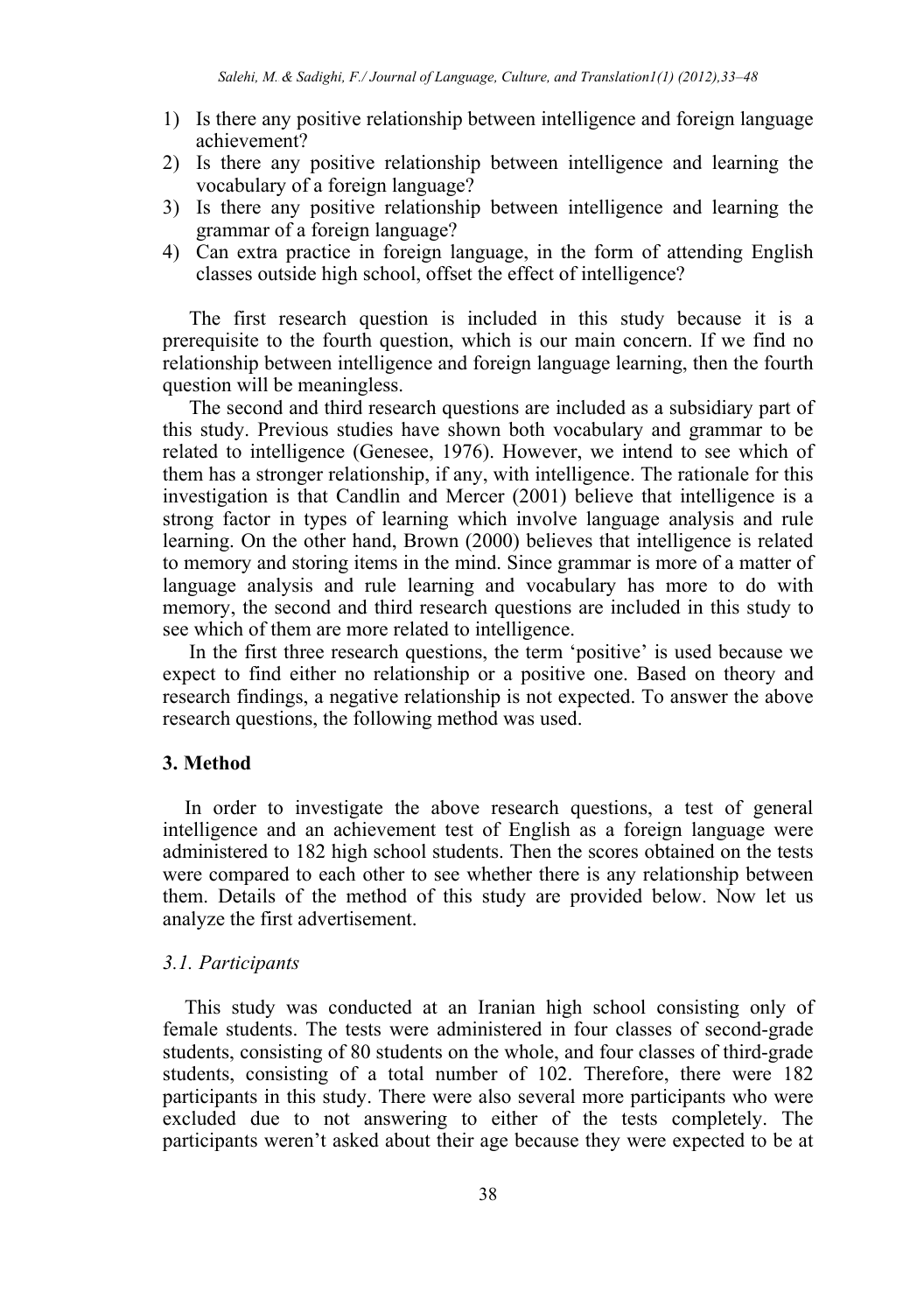a similar age range: 15-16 for second-grade students and 16-17 for third-grade students.

Two of the second-grade classes were majoring at mathematics, while the other two were majoring at humanities. All four classes of third-grade students were majoring at biology. The reason for including these classes in the study was just the fact that one of the teachers of these classes accepted to devote her class time to this study, while no teacher of other classes did so.

The participants were of a very diverse language background. Many of them had never attended an EFL class out of school in their lives. Some of them used to go to an English class but had quit. And some others were going to EFL classes out of school at the time of the study. Those who attended EFL classes were also of very different levels. More details about the participants' language background are provided in the following sections.

#### *3.2. Instruments*

The first instrument used in this study was a test of general intelligence called Raven's Standard Progressive Matrices. It is a culture-free, languagefree, and nationality-free test of intelligence designed and standardized by J. C. Raven in 1960 (Rajamanickam, 2004). As the name suggests, itis comprised of a set of figural matrices that may be used as a measure of general intelligence (Kamphaus, 2005). It is a fully non-verbal test consisting only of designs and patterns without any verbal statement or indications. This test can be administered to both literates and illiterates (Rajamanickam, 2004). In fact, the Raven's test is a standard for cross-cultural and cross-national studies of intelligence. Given the minimal language involvement and requirement of this item type, this test is particularly suitable for assessing the intelligence of individuals with hearing impairment, language disabilities, and respondents whose native language is not English (Kamphaus, 2005). One important use of this test is measuring intelligence for selection and guidance work. It may cover a wide range of age and ability (Rajamanickam, 2004).

This test has three forms: the Standard Progressive Matrices sets A, B, C, D and E, the Colored Progressive Matrices sets A, Ab and B, and Advanced Progressive Matrices sets I and II (Rajamanickam, 2004). The Standard and the Colored matrices are the most popular ones. The Colored Progressive Matrices include 30 items and the Standard Progressive Matrices contain 60 items. Each item consists of 2×2 or 3×3 figural matrices presented in a multiple choice format where the respondent has to identify the missing element (Kamphaus, 2005).

Reliability data of this test is presented in the 1986Raven manual showing adequate reliability for research purposes, which is the primary use of this measure (Kamphaus, 2005). The re-test reliability of the Progressive Matrices tests was found to be significant at .02 level for all five sets (Rajamanickam, 2004).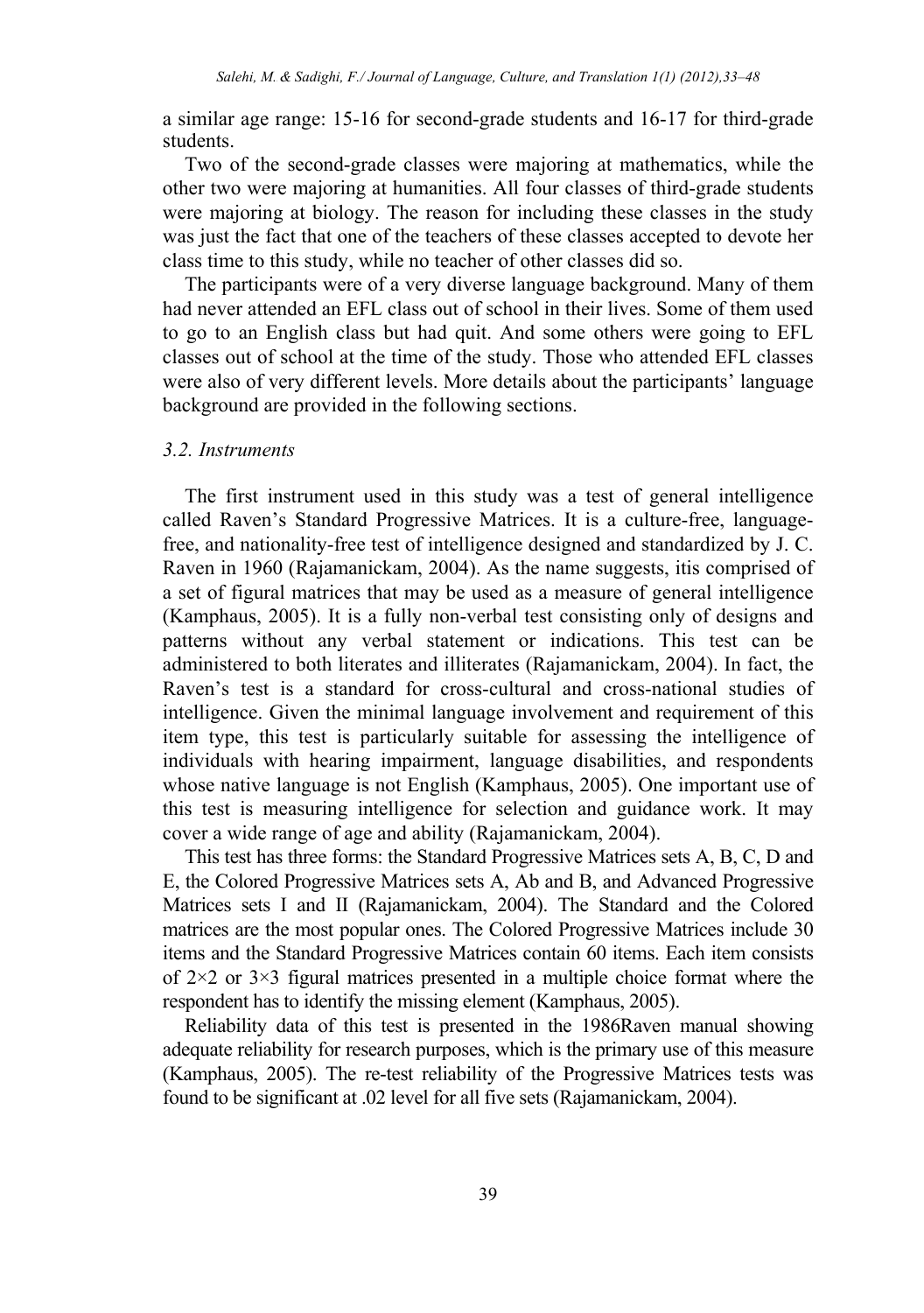Validity evidence for Raven's test extends primarily from correlational studies with other tests. A correlational study with California Achievement Test yielded a coefficient of .76 with the Standard Progressive Matrices. A correlation of .69 was found with the Standard Matrices and WISC-R Full Scale score and .61 between the Colored Matrices and WISC-R Full Scale score for a sample of Mexican American students (Kamphaus, 2005).

Progressive Matrices tests were designed to assess a person's immediate capacity for observation and clear thinking and accurate intellectual work (Rajamanickam, 2004). All the above-mentioned three Progressive Matrices were developed by Raven for different purposes. The Colored Progressive Matrices are intended to be used with young children and old people. The Advanced Progressive Matrices are developed to be used with people above 11 years old and for people who are above the average mental ability. The Standard Progressive Matrices can be used with a wide range of people at any age. The Standard Progressive Matrices is used in this study for the same reason.

The Standard Progressive test consists of five sets A, B, C, D and E. In each set, there are 12 problems, making 60 problems on the whole. In each set, the first problem is the easiest one. Then the problems increase in difficulty progressively. As the respondents work on these problems, they gain some training and they can understand the pattern of arrangement of the problems. Sets A and B have six pieces of designs from which the person has to find out the correct piece which can fit into the pattern. Sets C to E have eight pieces of design to choose the correct one from. Although this scale can be administered to everyone irrespective of age, its author has acknowledged that young children, mentally defectives, and very old people are expected to solve only the problems in sets A and B, and the easier problems in sets C and D and nothing more (Rajamanickam, 2004). The method of scoring is very simple: each correct answer receives one score and there is no correction for guessing. Thus, the minimum score is 0, and the maximum score is 60.

The next instrument used in this study was an EFL achievement test. Two versions of this test were used in this study, one for the second grade and one for the third grade. Of course, the format of both tests was the same. Both tests consisted of 30 multiple-choice items. The multiple-choice format was chosen because of its objectivity and its relative ease in performing statistical analysis.

The items for each grade were chosen from an activity book called Khat-e Sefid which is a series of activity books for high school students. These books consist of different types of questions, including multiple-choice, short-answer, matching and other types of questions. The content of this series is exactly based on the EFL textbook taught at Iranian high schools. In other words, the authors have tried to include no vocabulary and no grammatical point which is beyond the content of the main EFL textbook. These books are easily available in the market but are not obligatory for high school students. Based on the arrangements made with the students' EFL teacher, this book was not used in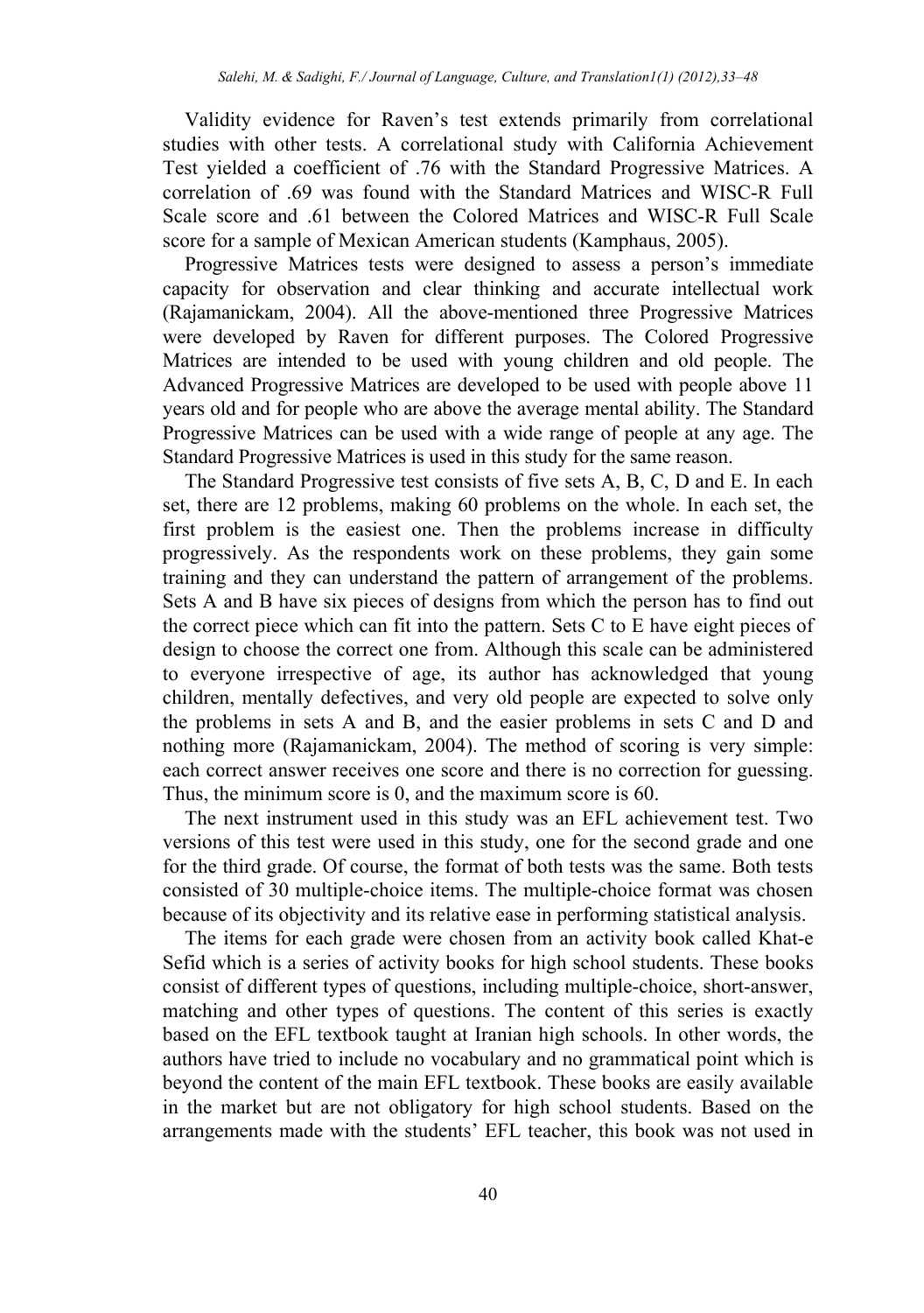the tested classes as an extracurricular activity book. Thus, the researcher made sure that the students were not familiar with the test beforehand. The items were chosen from those parts of the activity book which corresponded to those parts of the textbook already covered in the class.

Each test consisted of 15 vocabulary items and 15 grammar items. There were two reasons for including vocabulary and grammar in these tests and nothing more. The first reason was that vocabulary learning seems to be a matter of memory while grammar needs language processing and rule learning, and we intended to compare these two abilities in relation with intelligence (see Section 2). The next reason was that the tests used at Iranian high schools are far from being authentic. They usually assume language ability to be a combination of different skills and components. From the four traditional language skills, listening and speaking are almost always absent from high school tests. Writing is also rarely used in such tests. The only language skill which is sometimes tested at Iranian high schools is reading comprehension. However, reading comprehension was excluded from this study for two reasons. First, it is time-consuming, so it wasn't possible to test it in the short time that was available to the researcher. Second, the test was intended to be just based on the content of the textbook, and it was not possible to choose a reading passage which was exactly at the same level as the textbook. Considering language components, vocabulary and grammar are almost always used in high school tests. Pronunciation is also sometimes used, but it was excluded from this study because it was believed that testing pronunciation in a written test was not realistic.

In the English achievement tests, each correct item received one point and there was no correction for guessing. Therefore, the potential range of the scores was between 0 and 30.

Another instrument of this study was a short questionnaire attached to the English test answer sheet. This questionnaire was written in Persian in order to avoid any misunderstanding. It asked the participants whether they were attending EFL classes out of school at the time of the study. If yes, they were asked to write down their level. If no, they were asked whether they attended EFL classes before or they had never attended EFL class in their lives. If they had attended English classes before, they were asked to write down how long ago it was and what their level was at that time. This questionnaire was used in order to address the last research question.

## *3.3. Procedures*

As mentioned before, two tests were given to the participants of this study to measure their intelligence and EFL achievement. Both of the tests were administered during one session for each class. First of all, the intelligence test papers and its answer sheets were distributed among the students. They were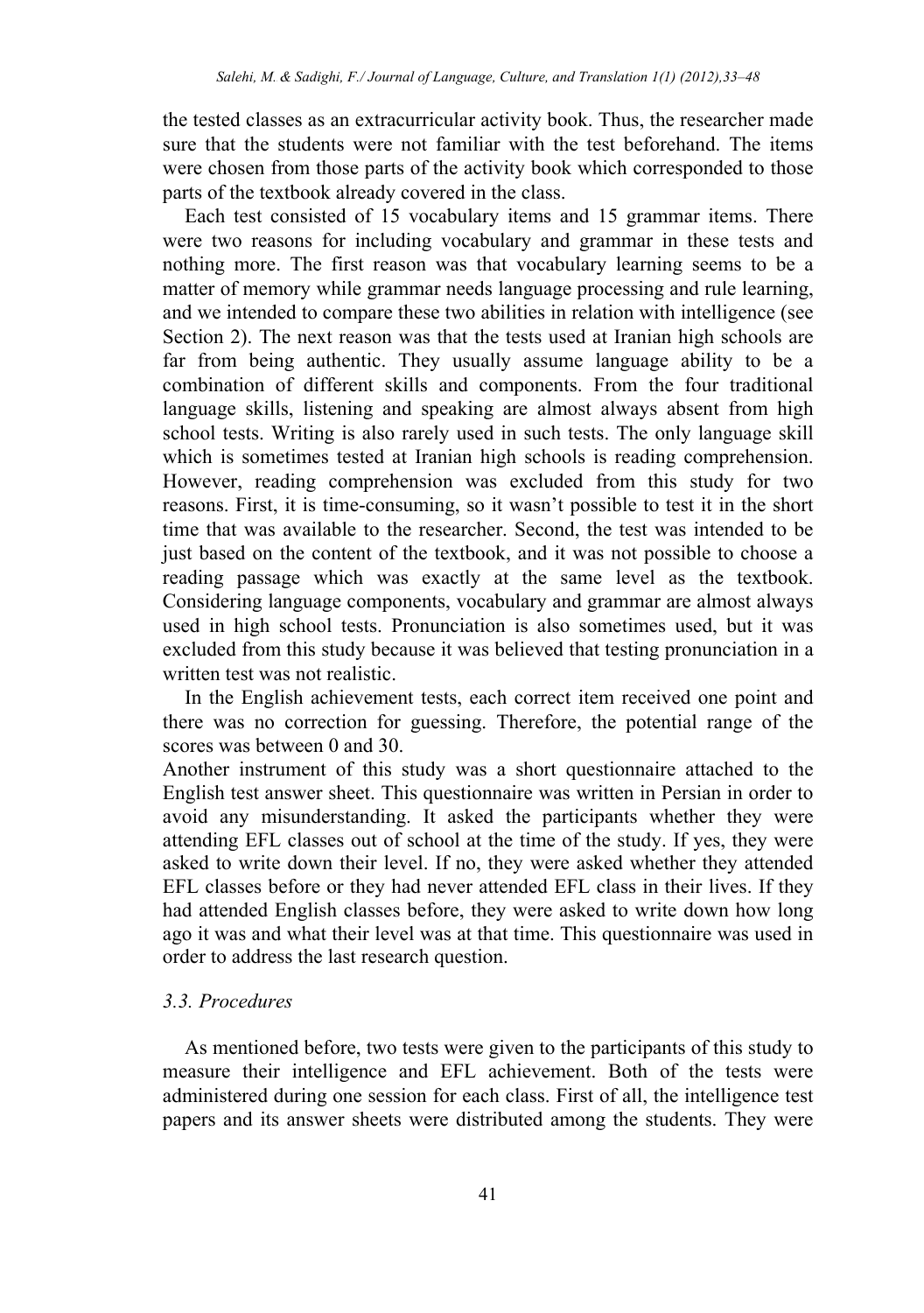told to write down their names on the answer sheets to make it possible to compare their scores with the scores obtained on the English test. However, they were informed that their scores would not be reported to any of their teachers and wouldn't have any effect on their subject matter scores at schools. The time allocation for the intelligence test was 40 minutes. This time was not decided by the researcher. Rather, it was specified on the first page of the test itself.

When the allotted time of the intelligence test finished, the papers and answer sheets of this test were collected and the papers and answer sheets of the English test were distributed. Again, the participants were asked to write down their names and to complete the questionnaire. Though the students were told beforehand to prepare themselves for this test, they were informed at the testing session that their scores in this test would not be reported to their English teacher and would have no effect on their English score at school. Of course, if the participants had been told that their scores in this test would be reported to their English teacher and they would have an effect on their English scores at school, they would have been more motivated and would have answered the test more attentively. But it would have increased their anxiety and the probability of cheating. Therefore, it was decided not to report their scores to their English teacher. The time allocation for this test was 35 minutes, including 5 minutes for completing the questionnaire and 30 minutes for answering the questions.

## *3.4. Data analysis*

After the data was collected from all eight classes in this way, the scores on intelligence test and English test was calculated. As it was mentioned in the previous section, in both tests, each correct answer received one point without any correction for guessing. Besides calculating the score on English test as a whole, the scores on each of its subparts, i.e. vocabulary and grammar, was also calculated. The potential range for each of these subparts was between 0 and 15.

Since the tests were of the so-called objective type, there was no need for rating the test results by two raters, and hence, increasing inter-rater reliability. But the number of correct answers in both tests were counted twice by the same rater in order to avoid any mistakes in counting, and hence, increasing the intra-rater reliability.

After obtaining the scores on the tests, the following correlations were calculated to answer the first three research questions: between intelligence scores and English scores as a whole, between intelligence scores and vocabulary scores, and between intelligence scores and grammar scores. Each of these correlations was calculated for three groups of students: second-grade students, third-grade students, and all students. The rationale for separating second-grade and thirdgrade students was that the English test given to each group was different from the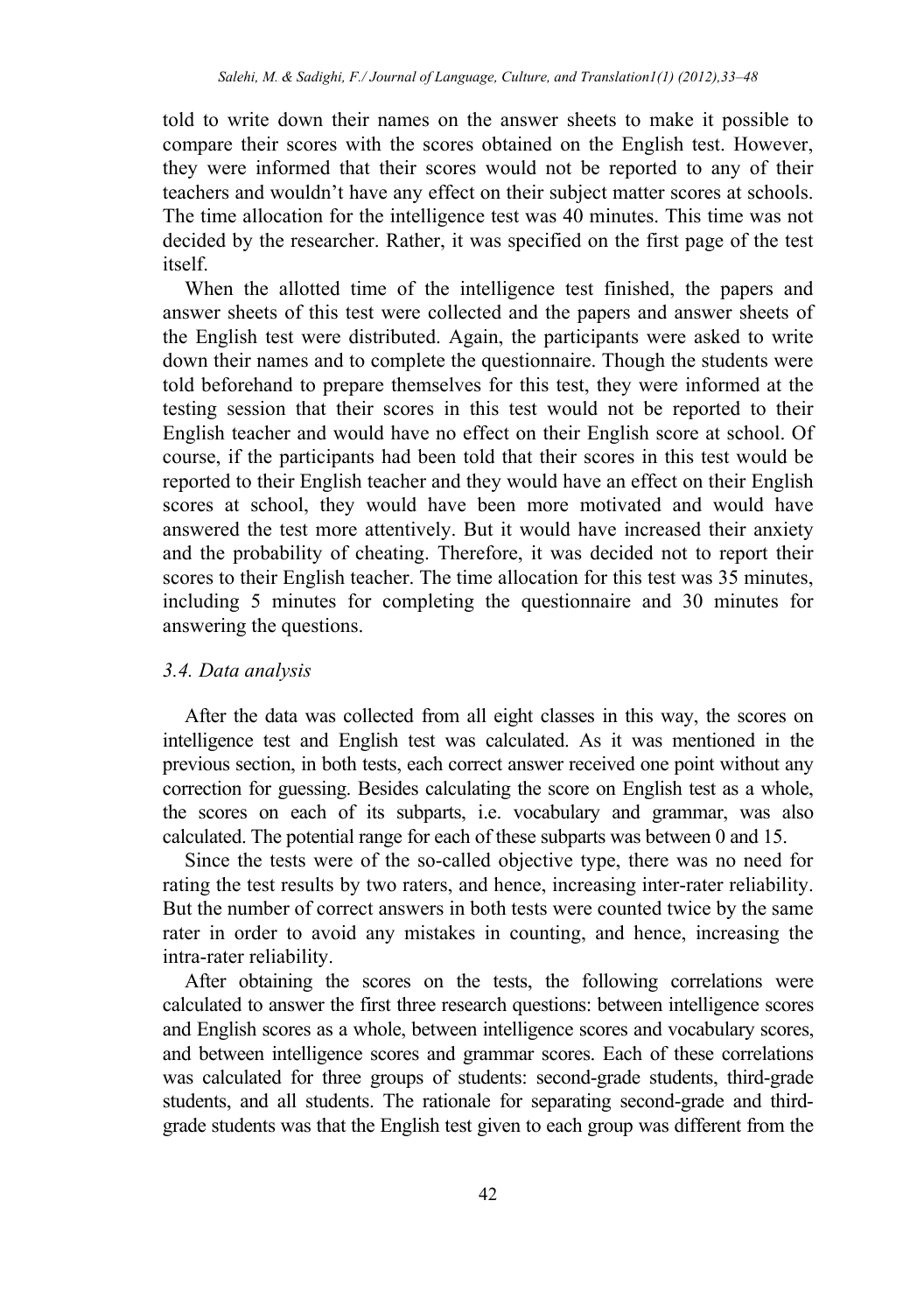other group and this difference might have affected the results. However, since both English tests were exactly based on the content of the students' textbooks, the scores obtained in both tests were comparable to each other. Therefore, a correlation was also calculated on all students.

The statistical analysis used to answer the fourth research question was different from the previous ones. Here the students at each grade were divided into three groups: those who were attending EFL classes outside school at the time of the study (Group C  $[=$ currently]), those who had never attended any English classes outside school (Group  $\overline{N}$  [=never]), and those who had attended English classes some time ago but had quit (Group B [=beforehand]). Some of the students who were initially in Group B and had quit English classes very recently, for example, a couple of months ago, were later classified into Group C. Those students of Group B who had quit English classes many years ago and their levels were very low at that time were subsequently classified into Group N. The other members of group B were of such diverse levels and had quit English classes at such diverse times that they could be classified into neither of other groups. Due to this diversity, those students who remained in Group B in the end were excluded from data analysis. There is also a point to be mentioned about Group C. The levels of all members of this group at English classes were higher than the level of their English textbook at school. If there had been some students whose levels at English class were lower than their level at school, they would have been excluded from this group. The reason is that we want to see in this study whether extra practice in English can compensate for low intelligence or not, while studying English at a lower level would provide little practice on the higher-level content of the textbook.

The next step in addressing the last research question was to compare the intelligence scores of students in Group C and Group N. Some students from these groups who had the same or similar intelligence scores were chosen in a way that the mean intelligence score of the groups were exactly the same. The other students were also excluded from data analysis because including them would result in different mean intelligence scores of the two groups.

In the second grade, there were 27 students in Group C and 33 students in Group N at first (and needless to say, there were 20 students in Group B who had been already excluded). After choosing students with similar intelligence scores, 18 students remained in Group C and 18 in Group N. In the third grade, there were 30 students in Group C and 44 students in Group N initially (and 28 students in already-excluded Group B). After comparing intelligence scores, 27 students remained in each group.

The last step in answering the last research question was to compare the means of English test scores in Group C and Group N. The significantly higher mean of Group C would show that going to English classes and more practice in studying English can compensate for not-very-high intelligence because the mean intelligence score of these groups were exactly the same and they were different only in the time they devote to studying English outside school. Whether it was the case or not and whether there was a relationship between intelligence and EFL achievement are presented in the next section.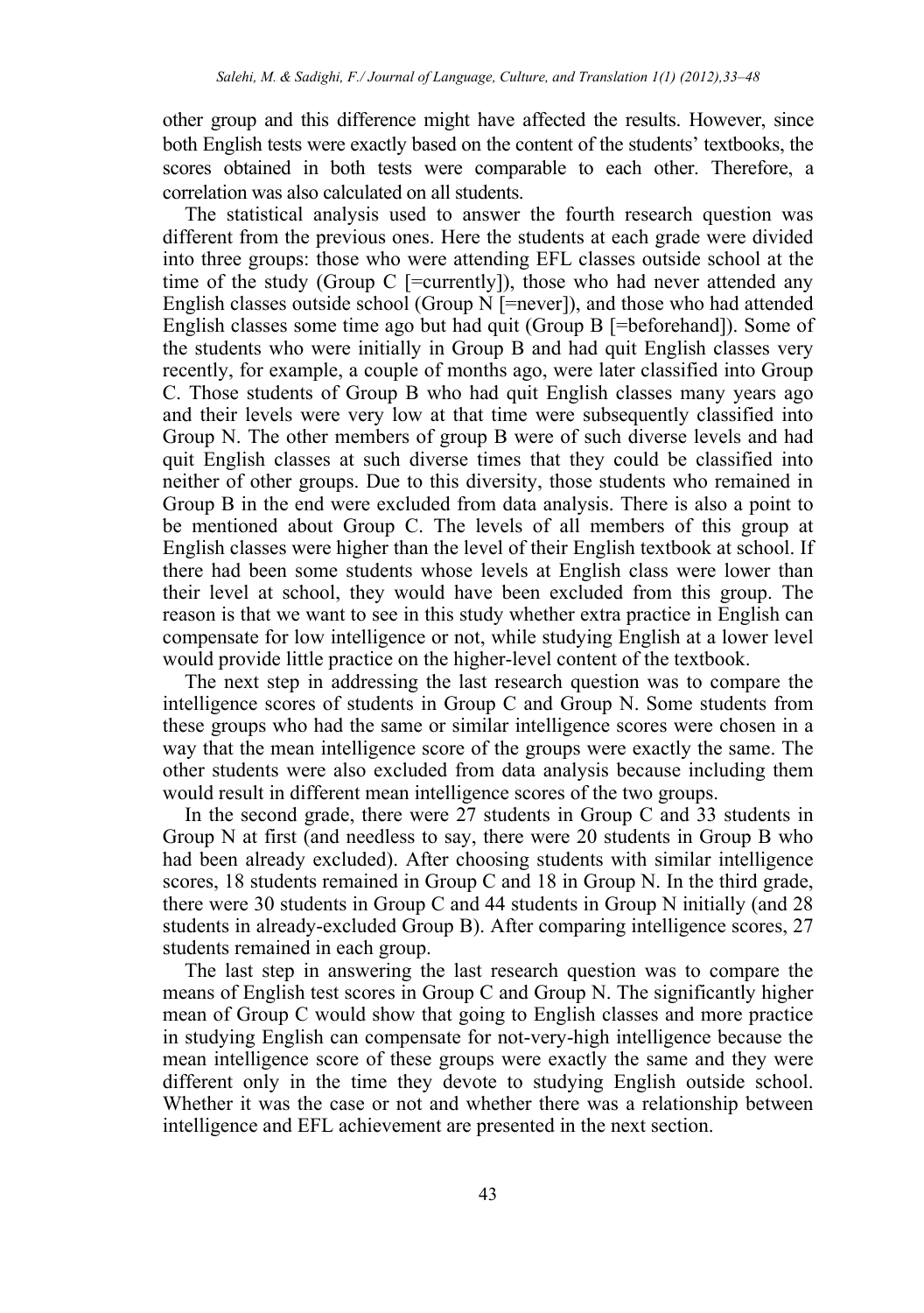## **4. Results**

To answer the first research question, which concerns the relationship between intelligence and foreign language achievement, correlation coefficient was calculated between intelligence scores and English test scores of the participants with Pearson formula. This was done for three groups of students: second-grade students, third-grade students, and all students. For second-grade students, the correlation coefficient was .459 which is significant at  $p<01$  (for all correlations in this study, one-tailed level of significance is considered because we expect to find a positive relationship, if any). For third-grade students, this number was .080 which is not significant at  $p<0.01$ . The correlation coefficient between intelligence scores and English test scores for all participants of the study was  $.252$  which is significant at  $p<0.01$ . The results of this part are summarized in Table 1.

**Table 1. The correlation coefficients between intelligence scores and English test scores in different groups of participants** 

| <b>Participants</b><br>group | Number of<br><i>participants</i> | Correlation<br>coefficient | Significance |  |
|------------------------------|----------------------------------|----------------------------|--------------|--|
| Grade 2                      | 80                               | .459                       | .000         |  |
| Grade 3                      | .02                              | .080                       | 211          |  |
| All participants             | 82                               | 252                        | .000         |  |

The relationship between intelligence scores and vocabulary scores was also calculated in three groups. In the second-grade group, the correlation coefficient was .384 which is significant at  $p \le 0.01$ . In the third-grade group, this coefficient was  $.082$  which is not significant at  $p \le 01$ . Considering all participants, this coefficient was .228 which is significant at p<01. Table 2 summarizes these results.

| Participants group | Number of<br>participants | Correlation<br>coefficient | Significance |  |
|--------------------|---------------------------|----------------------------|--------------|--|
| Grade 2            | 80                        | .384                       | .000         |  |
| Grade 3            | 102                       | .082                       | .207         |  |
| All participants   | 182                       | 228                        | 001          |  |

**Table 2. The correlation coefficients between intelligence scores and vocabulary scores in different groups of participants** 

The results obtained about the relationship between intelligence scores and grammar scores for the three groups of participants are as follows. In grade two, the correlation coefficient was .454 which is significant at  $p<01$ . In grade three, the correlation coefficient was .078 which is again not significant at the same level of significance. And for all participants of the study, this coefficient was .246 which is significant at  $p<01$ . These results are presented in Table 3.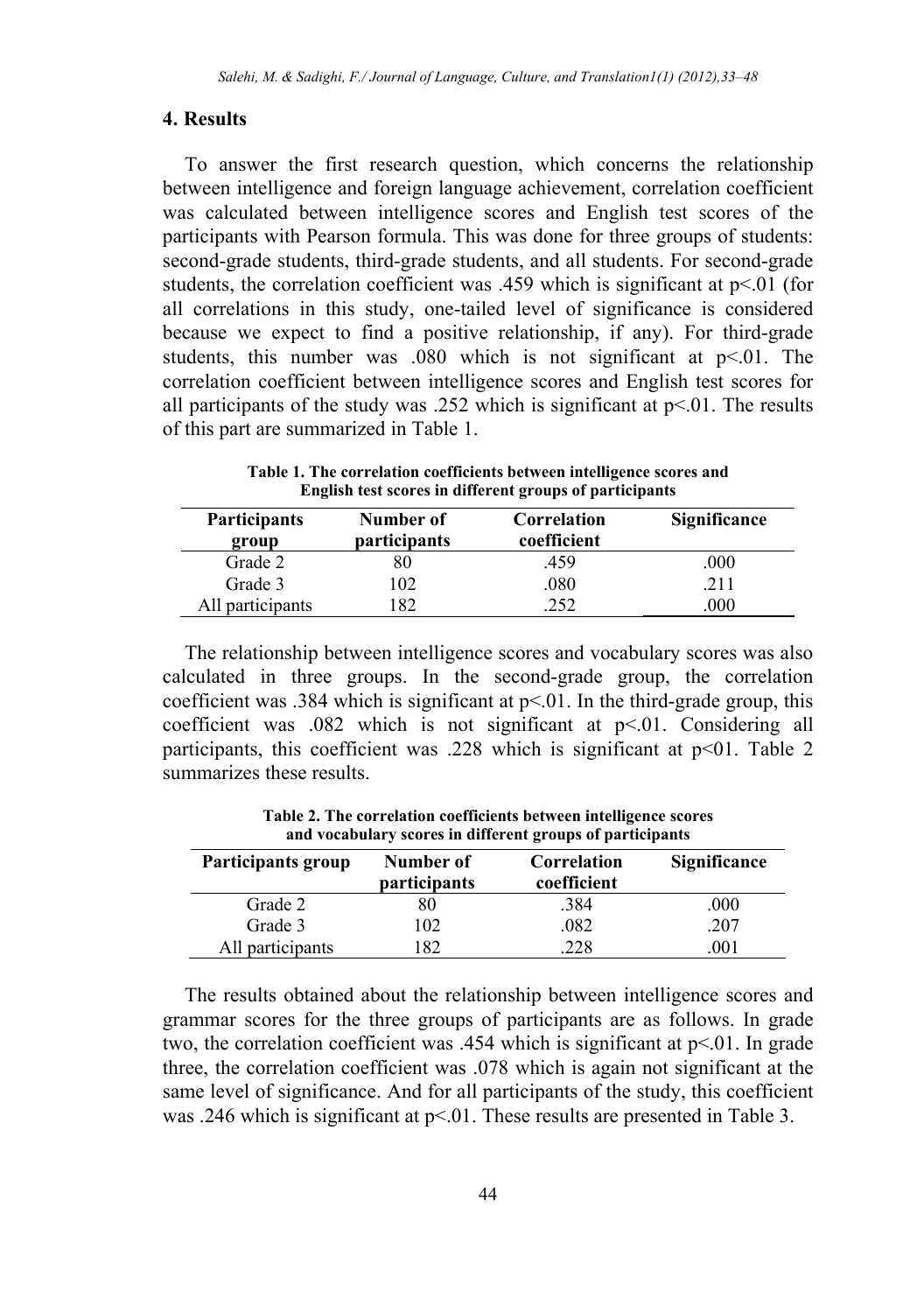| and grammar scores in anici che groups or participants |                                  |                            |                     |  |
|--------------------------------------------------------|----------------------------------|----------------------------|---------------------|--|
| <b>Participants</b><br>group                           | Number of<br><i>participants</i> | Correlation<br>coefficient | <b>Significance</b> |  |
| Grade 2                                                | 30                               | .454                       | .000                |  |
| Grade 3                                                | 102                              | .078                       | .219                |  |
| All participants                                       | 82                               | 246                        | 001                 |  |

**Table 3. The correlation coefficient between intelligence scores and grammar scores in different groups of participants** 

To answer the fourth research question, a different method of data analysis was used. In each group of participants (grade 2, grade 3, and all participants), two subgroups were chosen from those participants who attended English classes outside school (Group C) and those who had never attended any English classes (Group N). These subgroups were chosen in a way that their number of participants and their mean intelligence score were exactly the same (for more details, see Section 3.4). Then the mean English score was calculated for each subgroup.

In grade two, there were 18 students in each Group C and N, and the mean intelligence score of each group was 48.39. The mean English test score of Group C was 19.28, while Group N had a mean English test score of 13.89. A T-test was run on these two means and the difference between them was significant at  $p<01$  (the significance of means are two-tailed).

In grade three, Groups C and N consisted of 27 students each and the mean intelligence score of them was 49.63. The mean English test score of Group C was 20.85, and this score for Group N was 10.55. As it seems evident, the difference between these two means are significant at  $p<01$ .

All participants of the study were also considered as a whole with Groups C and N having 45 members each and the mean intelligence score of 49.13. The mean English test score of Group C was 20.22, and the mean English test score of Group N was 11.89. This difference is also significant at  $p<01$ . The results of this part are summarized in Table 4.

| Participants<br>group | Number of<br>participants<br>in each<br>subgroup | Mean<br>intelligence<br>score of<br>both<br>subgroups | Mean<br>English<br>test<br>score of<br>Group<br>C | Mean<br>English<br>test<br>score of<br>Group<br>N | t     | <b>Degrees</b><br>of<br>freedom | Significance |
|-----------------------|--------------------------------------------------|-------------------------------------------------------|---------------------------------------------------|---------------------------------------------------|-------|---------------------------------|--------------|
| Grade 2               | 18                                               | 48.39                                                 | 19.28                                             | 13.89                                             | 3.020 | 17                              | .008         |
| Grade 3               | 27                                               | 49.63                                                 | 20.85                                             | 10.55                                             | 8.280 | 26                              | .000         |
| A11                   | 45                                               | 49.13                                                 | 20.22                                             | 11.89                                             | 7.699 | 44                              | .000         |
| participants          |                                                  |                                                       |                                                   |                                                   |       |                                 |              |

**Table 4. The results of mean analysis of subgroups in different groups of participants** 

## **5. Discussion and conclusion**

The results of this study show that there is a weak positive relationship between intelligence and foreign language achievement in general, and learning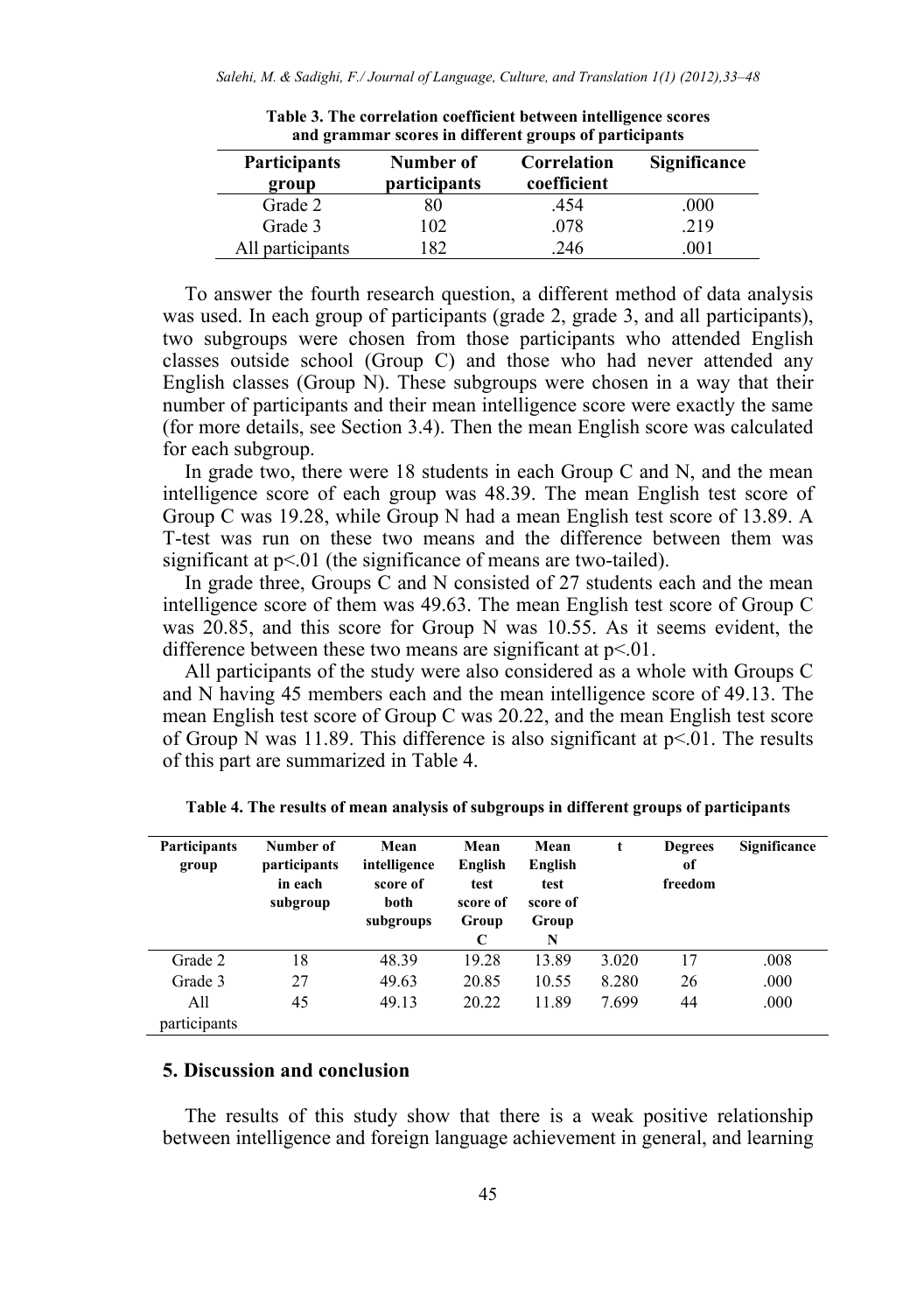vocabulary and grammar in particular. Although in third-grade students there was no significant relationship between intelligence and foreign language learning, the relationship was significant, but very weak, when all participants were considered as a whole.

The reason why the relationship between intelligence and foreign language achievement was not significant in grade three but it was so in grade two can be explained as follows. The second-grade students were of two majors, namely mathematics and humanities. On the other hand, all third-grade students were of the same major, biology. At Iranian high schools, usually more intelligent students choose mathematics as their major, students with average intelligence choose biology, and less intelligent students choose humanities. These choices are sometimes made based on the students' marks at different subject matters and sometimes based on the students' interest, both of which usually reflect the students' general intelligence in its traditional definition. Therefore, in our study, second-grade students' intelligence scores as well as their English test scores were widely varied. But in the third grade, the intelligence scores of the student were very similar because the students were of the same major, while their English test scores were widely varied due to reasons other than intelligence (one of which can be the amount of practice they put into learning English). As a result, no significant relationship was found between these two variables.

Another point to mention about the relationship between intelligence and foreign language achievement is that although this relationship was found to be positive, this relationship was very weak (.45 for grade two and .25 for all participants). Therefore, we can conclude that although intelligence can affect foreign language learning positively, this effect is not very strong and many other factors may affect foreign language learning and weaken the effect of intelligence.

Considering the relationship between intelligence and learning vocabulary and grammar, the results showed that this relationship was stronger in learning grammar than in learning vocabulary, though both relationships were weak. We can conclude that more intelligent learners are at an advantage in areas which need reasoning, such as grammar, more than areas which need better memory. This is in contrast with Brown's (2000) view which attributes the success of intelligent people to their memory and states that the greatest barrier to second language learning is a matter of memory.

The last and, at the same time, the most important conclusion we can make based on the results of this study is that among the learners with equal intelligence, those who put more practice into learning a foreign language are more successful. This conclusion is based on comparing the English test performance of those participants of this study who attended English classes outside school and those who had restricted themselves to what they learned at school and had never attended any English classes. While the intelligence scores of these groups were equal, the first group outperformed the second group significantly. This finding is in line with the recent demise of language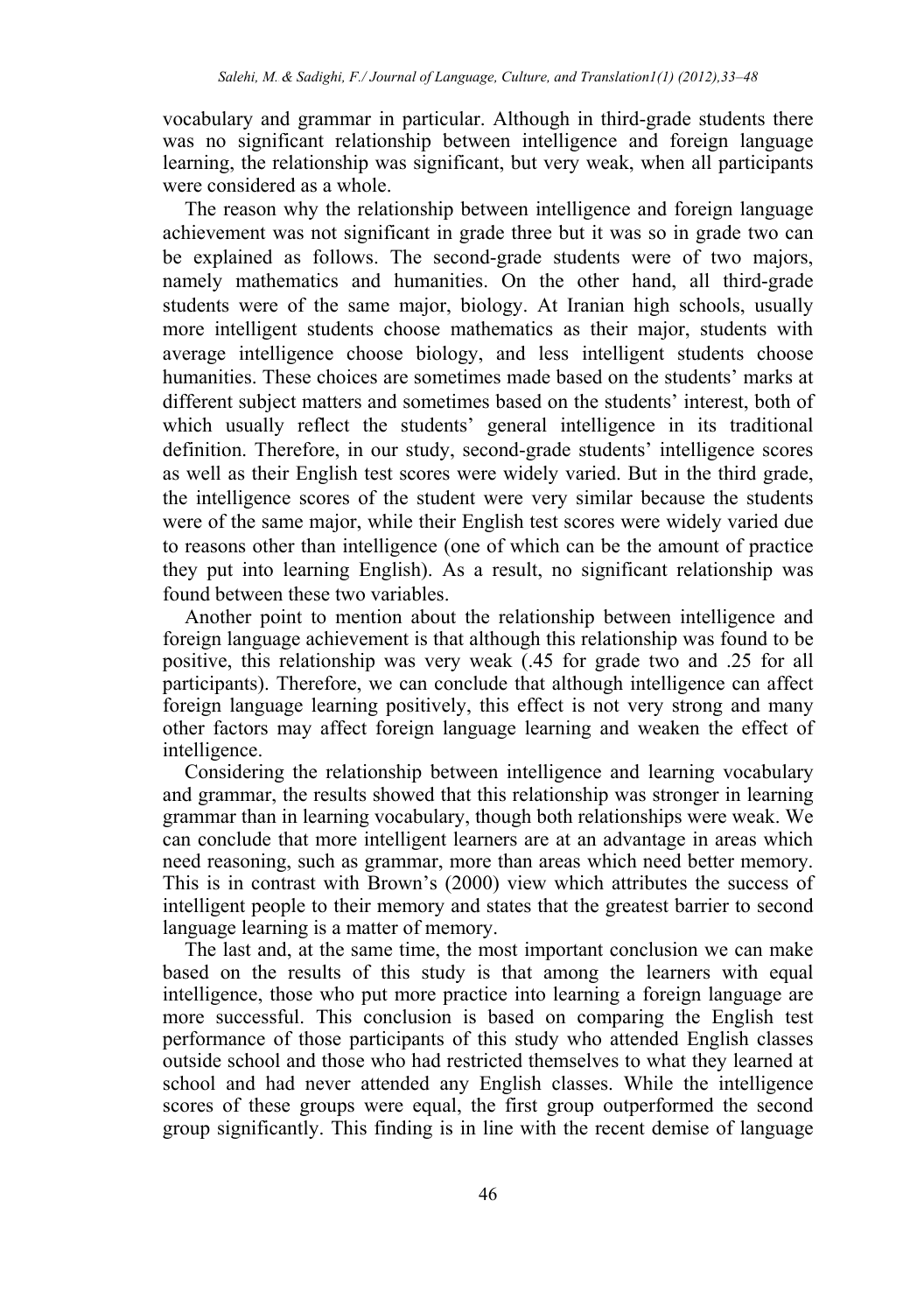aptitude tests in general, and intelligence tests in particular, to predict the success of language learners. The implication is that thought intelligence and aptitude are effective in language learning, there are some other factors which can compensate for the lack of these attributes.

This study has implications both for foreign language teachers and foreign language learners. When teachers face learners who seem to be slow on the uptake, they shouldn't leave them on their own. Such learners need more practice and more help. Therefore, teachers should lead these learners to practice more either inside or outside the class. Teachers should be more patient with these students and provide them with opportunities to be active inside the class. Instead of suppressing them, teachers should encourage these students to participate in class activities, even if they have a lot of errors. Teachers can also give these students more homework. Learners should also know that practice makes perfect. Sometimes saying that "I'm not talented enough to learn a foreign language" is just an excuse on the part of students to justify their lack of effort. It may take longer for less intelligent people to learn something, but it is never impossible to learn it. It is just a matter of time and effort learners put into practicing a foreign language.

## **6. References**

- August, D., & Hakuta, K. (1997). *Improving schooling for language minority children: A research agenda.* Washington D.C.: National Academy Press.
- Brown, H. D. (2000). *Principles of language learning and teaching (4<sup>th</sup> ed.)*. New York: Longman.
- Candlin, C., & Mercer, N. (2001). *English language teaching in its social context: A reader.* London: Routledge.
- Dörnyei, Z. (2005). *The psychology of the language learner: Individual differences in second language acquisition.* New Jersey: Lawrence Erlbaum.
- Dörnyei, Z., & Skehan, P. (2003). Individual differences in second language learning. In C. J. Doughty & M. H. Long (Eds), *The handbook of second language acquisition* (pp. 589-630). Massachusetts: Blackwell Publishing.
- Ellis, R. (2008). *The study of second language acquisition (* $2^{nd}$  *ed.).* Oxford: Oxford University Press.
- Gass, S. M., & Selinker, L. (2008). *Second language acquisition: An introductory course (3rd ed.).* New York: Routledge.
- Genesee, F. (1976). The role of intelligence in second language learning. *Language Learning*, 26(2), 267-280.
- Kamphaus, R. W. (2005). *Clinical assessment of child and adolescent intelligence (2nd ed.)*. New York: Springer.
- Rajamanickam, M. (2004). *Experimental psychology with advanced experiments (vol. 1).* New Delhi: Concept Publishing Company.